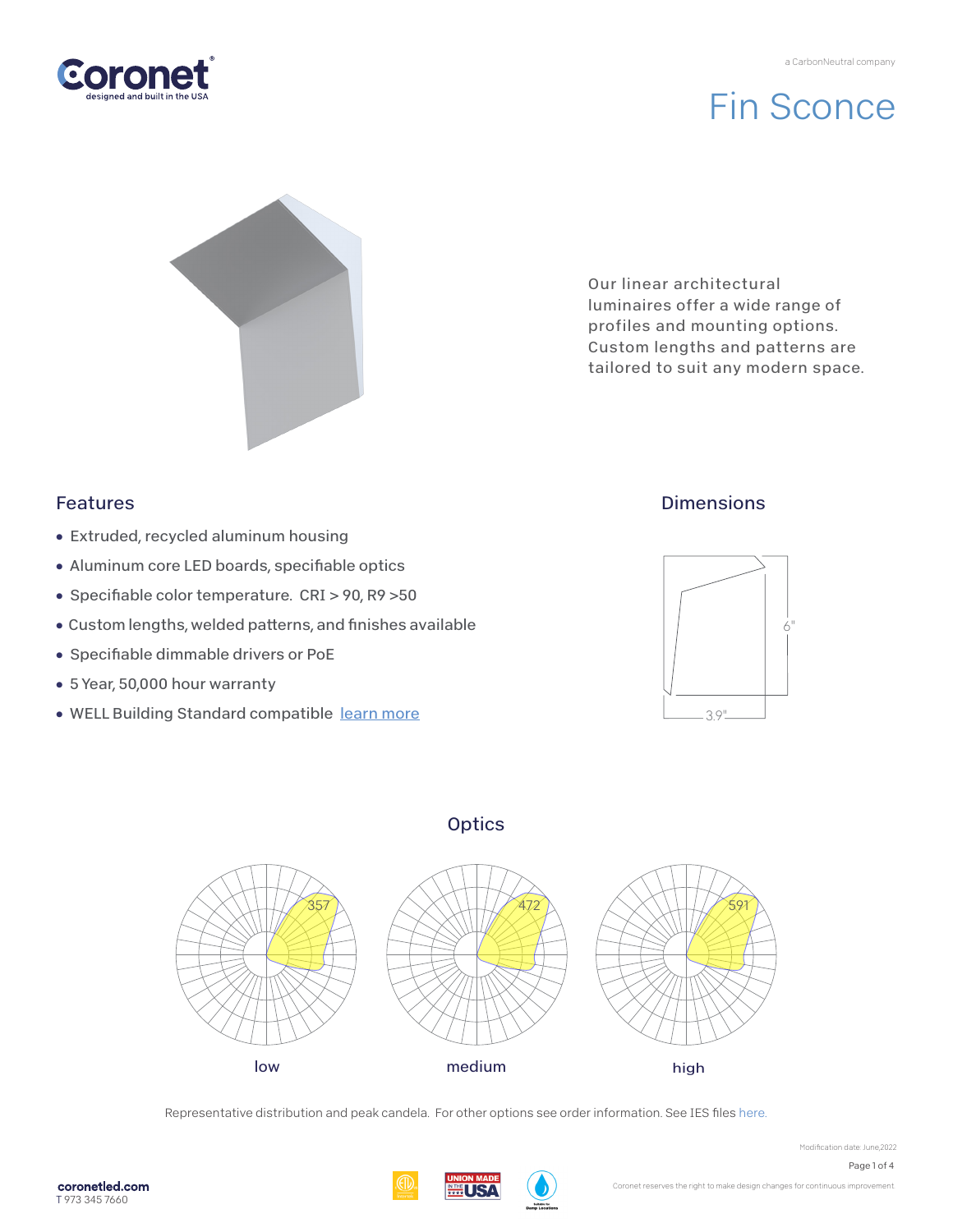

# Fin Sconce

### Ordering Information



FIN SCONCE - 8 - 35 - MED - UNV - DB - W - WM - SD - CCS - DAYCKT - NA Example:

| $\mathbf{1}$                                                             | $\overline{2}$                                                                                                                                                                                                                                                                                                                                                                                                                                                                                                                           | <b>Color Temperature</b>                                                                                                                                                                                                                    | Output                                                                                                                                          |
|--------------------------------------------------------------------------|------------------------------------------------------------------------------------------------------------------------------------------------------------------------------------------------------------------------------------------------------------------------------------------------------------------------------------------------------------------------------------------------------------------------------------------------------------------------------------------------------------------------------------------|---------------------------------------------------------------------------------------------------------------------------------------------------------------------------------------------------------------------------------------------|-------------------------------------------------------------------------------------------------------------------------------------------------|
| <b>Fixture ID</b>                                                        | Length                                                                                                                                                                                                                                                                                                                                                                                                                                                                                                                                   | $\mathbf{3}$                                                                                                                                                                                                                                | $\overline{4}$                                                                                                                                  |
| <b>FIN SCONCE</b>                                                        | $5^{\prime\prime}$<br>'Sconce is 5" in width                                                                                                                                                                                                                                                                                                                                                                                                                                                                                             | 27<br>2700K/90 CRI<br>30<br>3000K/90 CRI<br>3500K/90 CRI<br>35<br>40<br>4000K/90 CRI                                                                                                                                                        | LOW<br>Low output<br><b>MED</b><br>Medium output<br>High output<br><b>HIGH</b><br>Custom output <sup>1</sup><br><b>CUST</b><br>'consult factory |
| 5                                                                        | 6                                                                                                                                                                                                                                                                                                                                                                                                                                                                                                                                        | $\overline{7}$                                                                                                                                                                                                                              | 8                                                                                                                                               |
| Voltage                                                                  | <b>Driver</b>                                                                                                                                                                                                                                                                                                                                                                                                                                                                                                                            | <b>Finish</b>                                                                                                                                                                                                                               | <b>Mounting</b>                                                                                                                                 |
| Universal (120/277V)<br><b>UNV</b><br>347V<br>347V<br>Must use DB Driver | <b>DB10%</b><br>Standard 0-10V10%<br>DB <sup>3</sup><br>0-10V 1%<br>0-10V 0.1%<br>DB.1% <sup>3</sup><br>ELV <sup>2</sup><br>Reverse Phase 1% (120V only)<br>TRI <sup>2</sup><br>Forward phase (120V only)<br>LDE1<br>Lutron Digital EcoSystem<br>DALI-2 Driver<br><b>DALI</b><br>PoE<br>Power over Ethernet.<br><b>DMX512</b><br>DMX <sup>1</sup><br>'Set to default address 001. RDM capable. Contact us for other<br>addressing needs.<br><sup>2</sup> For compatible dimmers, click here.<br><sup>3</sup> Remote driver box required. | W<br>White<br><b>BLK</b><br>Black<br>Custom Color<br>CC <sup>1</sup><br><b>CWF</b><br>Custom Wood Finish<br>'Custom Color. See finish options here.<br>White SJ cord and canopy provided; for other requests, see<br>section 12 to specify. | <b>WM</b><br>Wall Mount                                                                                                                         |
| 9                                                                        | <b>Sensors/Controls</b>                                                                                                                                                                                                                                                                                                                                                                                                                                                                                                                  | <b>Circuit</b>                                                                                                                                                                                                                              | <b>Options</b>                                                                                                                                  |
| <b>Optics</b>                                                            | 10                                                                                                                                                                                                                                                                                                                                                                                                                                                                                                                                       | 11                                                                                                                                                                                                                                          | 12                                                                                                                                              |
| Standard Diffuser<br>SD                                                  | <b>NA</b><br>None<br><b>EIS</b><br>Enlighted sensor<br><b>WISM</b><br>Wattstopper occupancy<br>sensor<br>Wattstopper daylight<br>WISD<br>sensor<br><b>ACM</b><br>Acuity nLight module only<br>Acuity nLight sensor<br>Casambi module<br><b>ACS</b><br><b>CCS</b><br>Consult factory for other options                                                                                                                                                                                                                                    | <b>NA</b><br>None<br><b>EM120V</b><br><b>Emergency Pack</b><br><b>EM277V</b> Emergency Pack<br><b>EMCKT</b><br>Emergency Circuit<br>Daylight Circuit<br><b>DAYCKT</b>                                                                       | None<br><b>NA</b>                                                                                                                               |

### **Performance**

| Output <sup>1</sup> |    | Watts/ft Lumens/ft |
|---------------------|----|--------------------|
| Low                 |    | 687                |
| Medium              | 8  | 907                |
| High                | 11 | 1136               |

'Based on a typically configured 90 CRI, 3500K luminaire using one driver.

Custom outputs available. Please consult factory. For 4000K multiply by 1.05; for 3000K 0.96; for 2700K, 0.92.

### Technical Information



clic[k here o](https://coronetled.com/warranty-technical-info/)r scan QR code

Wiring diagrams, PoE and sensor details

Modification date: June, 2022

Page 2 of 4



Coronet reserves the right to make design changes for continuous improvement.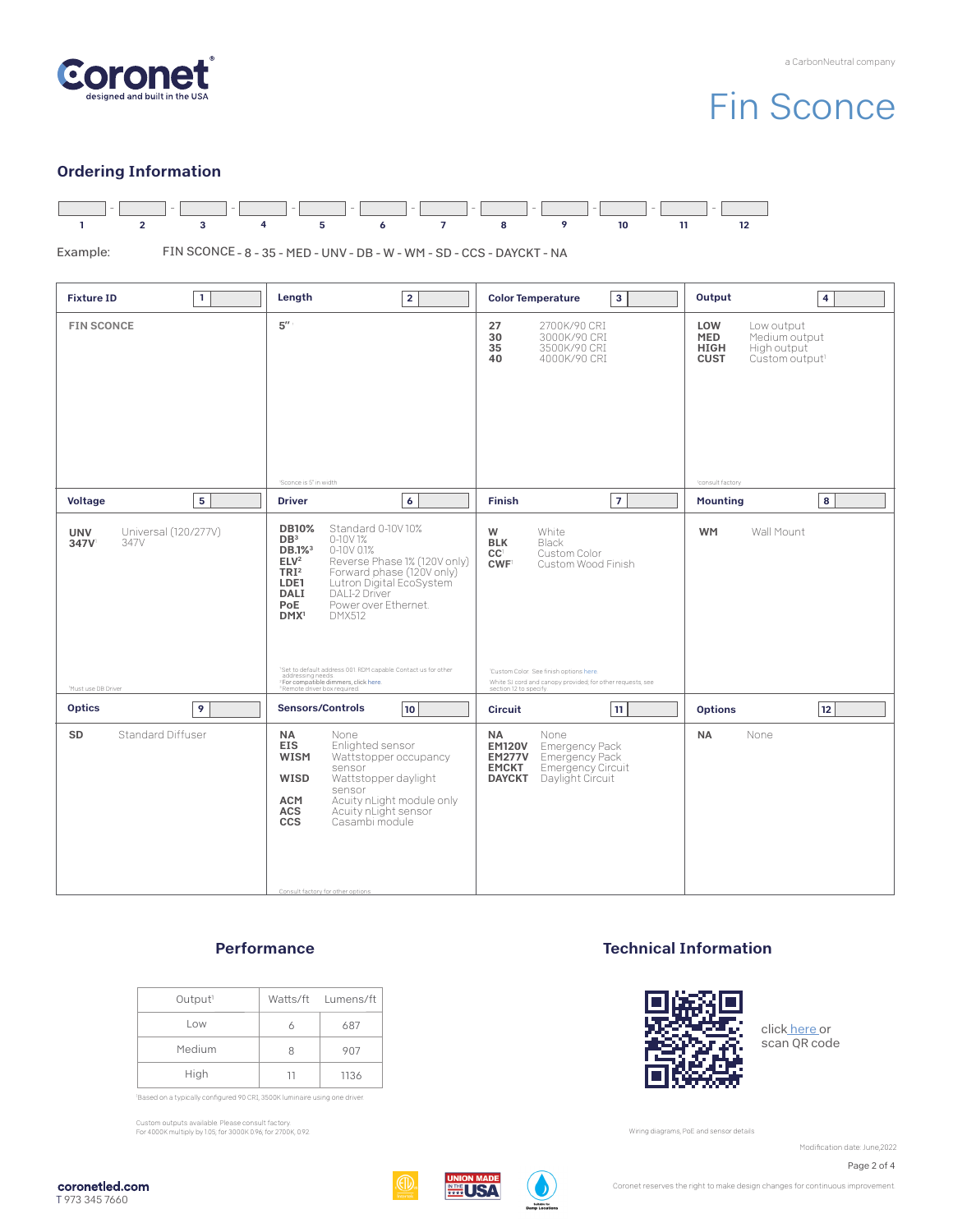

# Fin Sconce

#### Drivers & Electrical

Integral drivers\* with 0-10V Dimming standard. Several other driver options available; see ordering information. \*DMX drivers are provided in remote enclosures.

#### Sensors & Controls

Sensors are installed on an aluminum plate adjacent to the luminaire lens1. Coronet remains agnostic in our approach to sensors and control systems; our fixtures are compatible with most systems offered.

1Not applicable to indirect only models. Consult factory.

#### Emergency Back-Up

For fixtures three-feet or longer, a 4W integral emergency driver may be wired to 4ft sections. 7W, 10W, and 12W drivers are also available (not all integral; consult factory). Emergency circuits for use with building generators are also available.

#### PoE (Power over Ethernet)

Compatible with virtually all PoE systems including Molex Coresync, Igor, Smartengine, Platformatics, and NuLED SPICEbox. Consult Factory for systems not listed, See here for more info.

#### Finishes

All luminaires are finished in high quality polyester powder coating. Our standard color is white. Any RAL color may be specified.

Weight

5 lbs per foot

#### **Optics**

Extruded satin acrylic lenses provide excellent diffusion, high transmission, and no LED imaging.

#### Construction

Housings are extruded premium, recycled aluminum. Individual fixtures are available up to 12' long and may be specified as nominal or precision lengths. Precision lengths are supplied within 1/8" tolerance.

#### Joined Runs

Runs of any length may be specified and are comprised of multiple, factory-engineered, joined sections. Individually specified luminaires are not field joinable.



Representative joinery. For product specific details see installation guides or submittal drawings.

Page 3 of 4